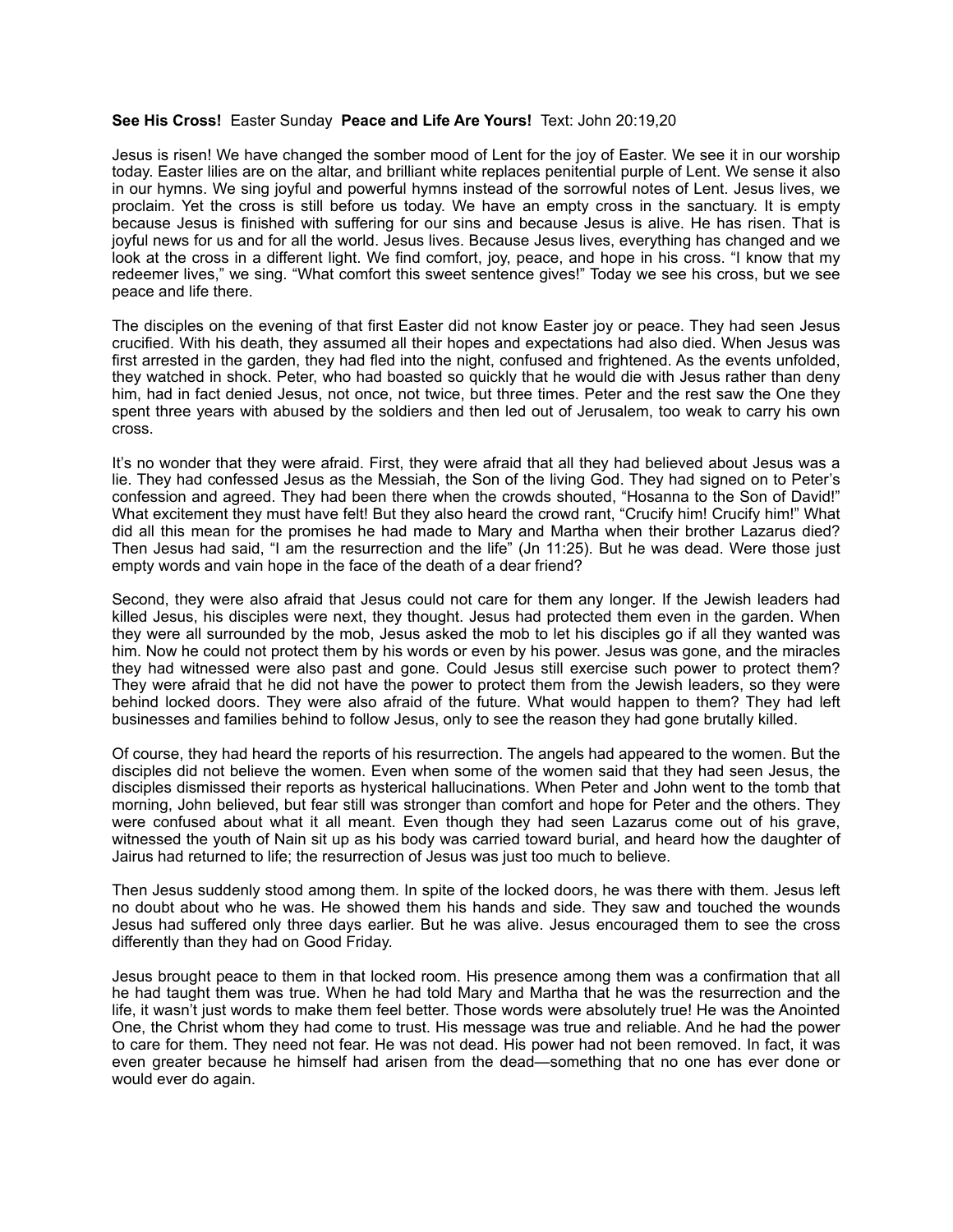The peace he brought was tied to the wounds he had received on the cross. He had suffered for the disciples. He paid for their sins with his suffering and death. He accomplished forgiveness for them and all the world. They were at peace with God because of those wounds. As their hesitant fingers traced the wounds of the nails in his hands, they began to understand that the punishment Jesus had endured brought peace. His suffering was now over. His hands, side, and feet were no longer attached to the cross. He was no longer suffering. It was done, finished, over. "Peace be with you!" he said.

That peace is yours too. His wounds were not just for this select group of people in Palestine long ago. His wounds announce to all that he has completed his mission. We have forgiveness—full and free. Because of what Jesus suffered, once and for all, as the writer to the Hebrews announces, we are declared innocent of sin—justified before God. We have peace with God, the peace promised by the angels at Jesus' birth and now fully assured by the living hands of Jesus, still marked by the suffering he endured to achieve that peace. "Peace be with you!"

Since Jesus was now alive, he could also protect his disciples. Not only were his words true and his mission successfully completed, but Jesus also was there to assure them that he would continue to be with them no matter what the future held.

How many centuries have passed since that Sunday evening encounter with Jesus? Jesus is alive. He has cared for his sheep through those centuries, and he continues to care for them. We are included in his powerful and gentle care. No matter what lies ahead for any of us, Jesus will take care of us. That too brings us peace, comfort, and courage. See his cross. His wounds assure us of so much. We can also see the cross in a little different light. Yes, it was a place of torture, but that's all over. Jesus lives.

His wounds brought another blessing for his fearful disciples. Of course, death was a part of their fear. They had come to Jerusalem with Jesus imagining the worst. Thomas had said, "Let us also go, that we may die with him" (Jn 11:16). When they thought Jesus was dead for good, perhaps they became resigned to their fate—to die like Jesus. They had no hope. The Jewish leaders who it appeared were intent on killing Jesus, obliterating his teachings, would therefore attack the disciples of Jesus too. Even if they escaped the wrath of the Jewish leaders at this point, what hope would they have when death finally caught up to them? Joy and hope were in short supply in that locked room before Jesus came.

But he did come to them! If they imagined that he was only a phantom or an illusion created by their own wishful thinking, Jesus dispelled that thought. He not only asked them to touch his wounds, he also ate some food that first night with them. Just as they had begun to see the cross in the light of the payment for their sins completed, Jesus asked them to see the cross in the light of everlasting life.

His body was the same as it had been at the crucifixion. The wounds were still there. But it was also different. It was glorified. He appeared among them without knocking on the door and waiting for them to open it. He was just there! No one had unlocked the door. Jesus invited them to see his cross and then life and death itself in a different way. Jesus had said, "Because I live you too will live." Just as he died but then rose again, so would his disciples. Jesus had been dead, but now he was alive. That is what would happen to them too. It was as Jesus had said early in his ministry: "Whoever believes [will] have eternal life" (Jn 3:16). What comfort and peace they had because he was alive! They could face all of life's challenges, knowing they would live forever. They would be brought back to life with glorified bodies like his and live with him forever in the mansions he prepared for them.

That comfort and peace are yours too. The cross is empty. Jesus endured the pain, suffering, and death, but he did not stay dead. He is the same Jesus who paid the debt your sins deserved. Look at his hands. They move. Look at his feet. He stands among the disciples and walks among them. His hands and feet are not still, quiet, and lifeless. They belong to a risen and glorified Lord. You too will live.

The women had helped with the burial of Jesus. Then his hands had been still and lifeless. But no longer. There will come a time for all of us when our bodies lie still and lifeless in a casket and later in a grave. As Jesus moved among the disciples and they touched his living hands, they found the hope of their own resurrection and eternal life. We find it too. Our hands may be still in death, but they will move again. Jesus will call you and me out of our graves. Then our hands will move again. Jesus will call us from our graves and give us glorified bodies like his.